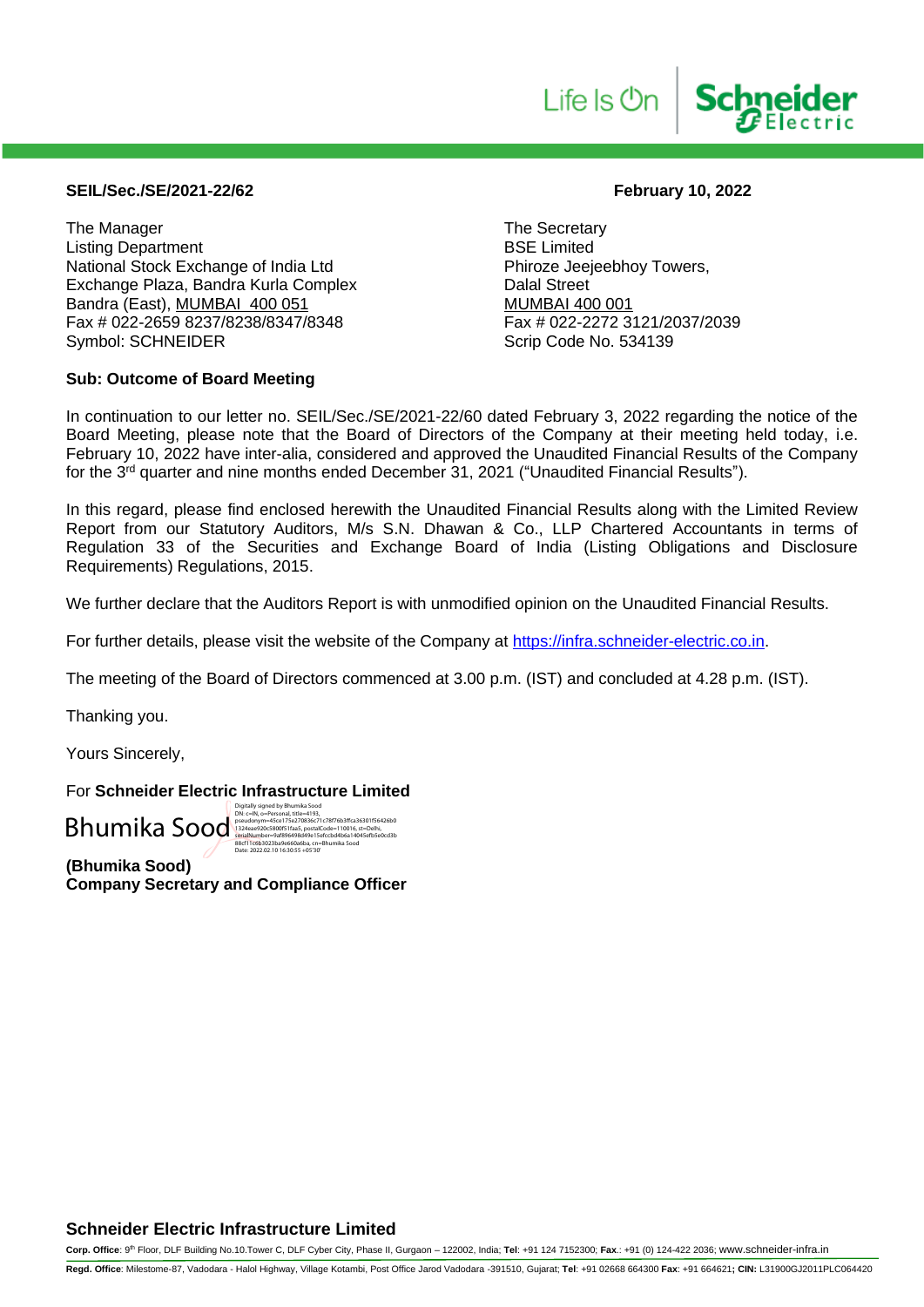# **S.N. Dhawan & CO LLP**

**Chartered Accountants** 

421, II Floor, Udyog Vihar Phase IV, Gurugram, Haryana 122016, India

Tel: +91 124 481 4444

### Limited Review Report on Unaudited Quarterly and Year to Date Results

To the Board of Directors of Schneider Electric Infrastructure Limited

- 1. We have reviewed the accompanying statement of unaudited financial results of Schneider Electric Infrastructure Limited ("the Company") for the quarter ended December 31, 2021 and year to date results for the period April 01, 2021 to December 31, 2021 ("the Statement"), being submitted by the Company pursuant to the requirements of Regulation 33 of the Securities and Exchange Board of India ("the SEBI") (Listing Obligations and Disclosure Requirements) Regulations, 2015, as amended.
- 2. This Statement which is the responsibility of the Company's Management and approved by the Board of Directors, has been prepared in accordance with the recognition and measurement principles laid down in Indian Accounting Standard 34 'Interim Financial Reporting' ('Ind AS 34'), prescribed under Section 133 of the Companies Act. 2013 ("the Act") read with relevant Rules issued thereunder; and other accounting principles generally accepted in India Our responsibility is to issue a conclusion on the Statement based on our review.
- 3. We conducted our review of the Statement in accordance with the Standard on Review Engagements (SRE) 2410 'Review of Interim Financial Information Performed by the Independent Auditor of the Entity', issued by the Institute of Chartered Accountants of India. This standard requires that we plan and perform the review to obtain moderate assurance as to whether the Statement is free of material misstatement. A review is limited primanly to inquiries of Company personnel and analytical procedures applied to financial data and thus provides less assurance than an audit. We have not performed an audit and accordingly, we do not express an audit opinion.
- 4. Based on our review conducted as above, nothing has come to our attention that causes us to believe that the accompanying Statement, prepared in accordance with the recognition and measurement principles laid down in the aforesaid lnd AS and other accounting principles generally accepted in India, has not disclosed the information required to be disclosed in terms of Regulation 33 of the SEBI (Listing Obligations and Disclosure Requirements) Regulations, 2015, as amended, including the manner in which it is to be disclosed, or that it contains any material misstatement.

### 5. Material Uncertainty Related to Going Concern

We draw attention to Note 6 of the Statement, which indicate that the Company has accumulated losses. This condition indicates the existence of a matenal uncertainty that may cast significant doubt about the Company's ability to continue as a going concern. Our conclusion is not modified in respect of this matter.



S.N. Dhawan & CO LLP is registered with limited liability with identification number AAH-1125 and its registered office is 108, Mercantile House, 15, Kasturba Gandhi Marg<br>New Delhi 110001, India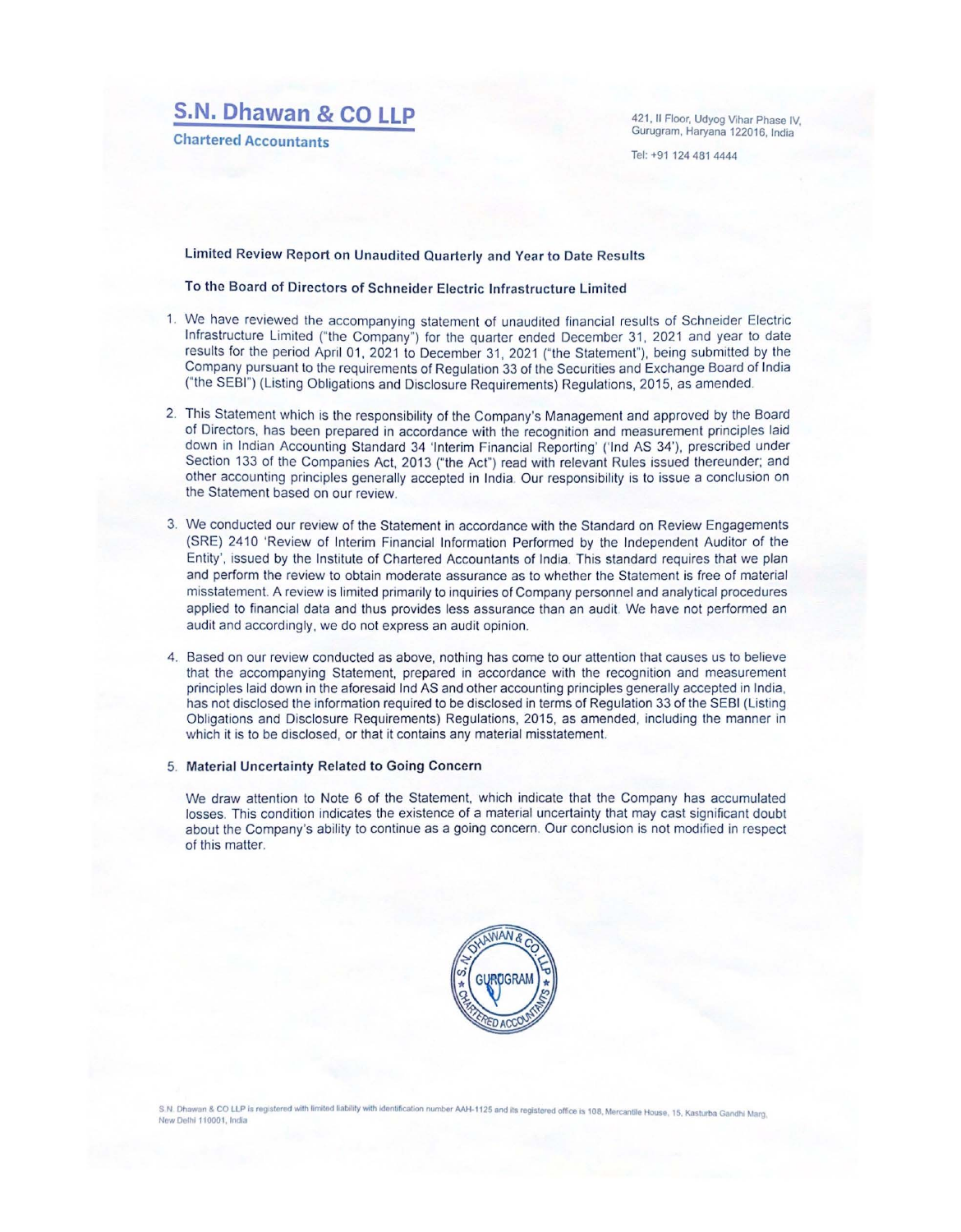### 6 Emphasis of Matter

We draw attention to Note 5 of the Statement, which descnbes the management's assessment of the impact of uncertainties related to Covid-19 pandemic on the Company's Operations. Our conclusion is not modified in respect of this matter.

For S.N. Dhawan & Co LLP Chartered Accountants Firm Registration No: 000050N/N500045

 $7.8$  W



Pankaj Walia Partner Membership No.: 509590 UDIN No.: 22509590ABEONB7775

Place: Gurugram Date: February 10, 2022